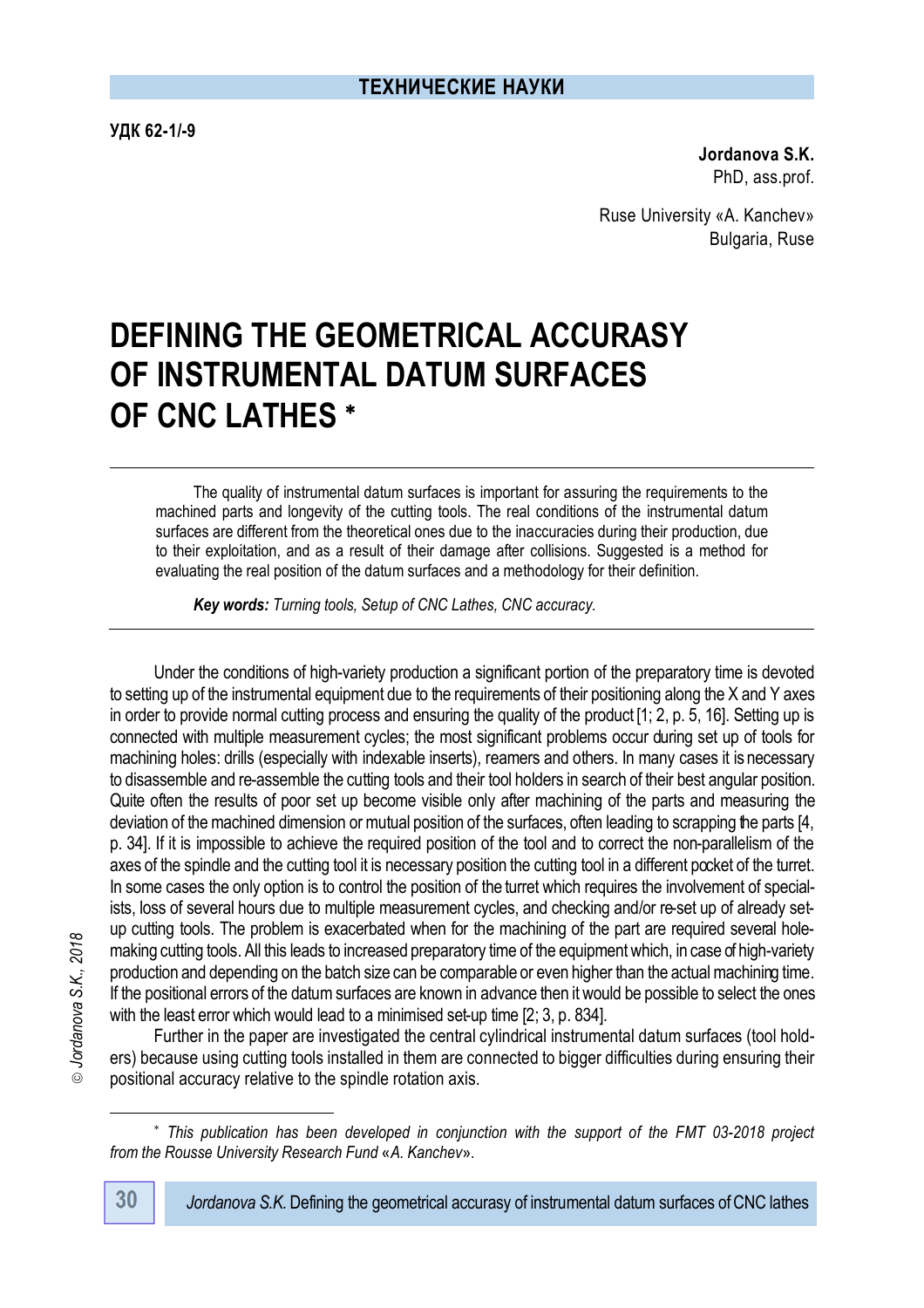

Fig. 1. Position of cylindrical tool holder

The nominal position of cylindrical tool holders is such that their axis  $O_n-O_n$  (nominal axis) coincides with the spindle rotation axis (Fig. 1). In reality, however, due to machining errors, wear, and inadequate control of the turret the real position of the axis of the instrumental datum surfaces is different from the nominal one: Оr-О<sup>r</sup> (real axis). This leads to inaccurate positioning of the cutting tool and to the problems described above.

For describing the position of the axis are used vectors, connecting the nominal and real centres of the two end sections of the instrumental datum: at the front this is vector *V*, and at the end– *W*. Their projections on the axes X and Y are  $V_X$  ,  $\vec{W}_X$  ,  $\vec{V}_Y$  and  $W_Y$ , respectively. In the figure are shown the real positions of the axis in both directions and the angle between it and the spindle rotation axis  $-\alpha_x$ 

and  $\alpha_Y$ , respectively. Under these conditions the dimension forming point of the tool is displaced relative to the spindle rotation axis in two directions by  $\mathit{P}_{X}$ u<br>= and  $\dot{P_Y}$  $\frac{1}{2}$ . The direction of the vectors shows the direction of the displacement of the axis of the instrumental datum surface. The positive directions are accepted to be along the positive directions of the corresponding axes.

In order to define the actual position of the axis of the instrumental datum surfaces it is necessary to define its deviation from the spindle rotation axis. For this, using a controlling bar installed in the datum surfaces under investigation, the deviations in the X and Y directions are measured in the positive and negative directions, respectively, in two sections using the following methodology:

 $\bullet$  installing the controlling bar into the cleaned datum surfaces:

 installing the measuring device: micrometric dial calliper or sensor for measuring linear displacements into a stand fixed to the spindle so that its tip is perpendicular to the cylindrical surface of the bar;

 measuring the distance between the two controlled sections (I and II) and between the face of the turret and section I;

- moving the measuring device to section I in the direction of  $+X$ ;
- setting the measuring device to zero;
- $\bullet$  three measurements and entering the data for this section along the axes  $+X, -X, +Y, -Y$ , respectively;
- moving the measuring device to section II without setting it to zero;
- measuring similar data in section II;
- analysis of the data;
- analysis in relation to the condition of the position and its usability;
- measuring the instrumental datum surfaces in the next turret position;
- if necessary re-setting the position of the turret;
- the measurements are repeated after disassembly and re-assembly of the turret.

Suggested is an algorithm for defining the geometrical accuracy of the cylindrical instrumental datum surfaces of CNC lathes; it is presented in Fig. 2.

**31 ISSN 2587-9022. АКТУАЛЬНАЯ НАУКА. 2018. № 10 (15)**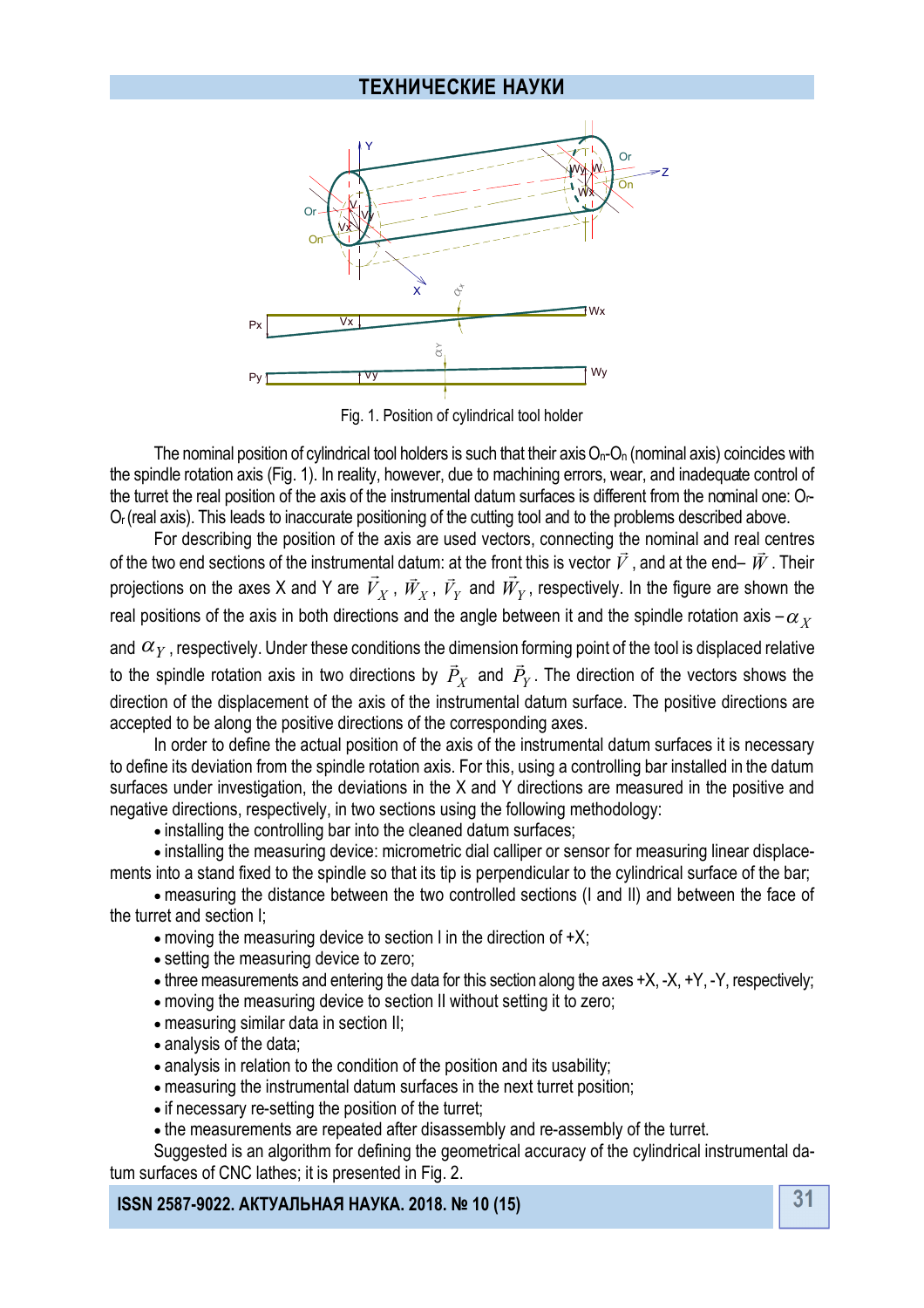

**32** *Jordanova S.K.* Defining the geometrical accurasy of instrumental datum surfaces ofCNC lathes Fig. 2. Algorithm for defining the geometrical accuracy of the cylindrical instrumental datum surfaces of CNC lathes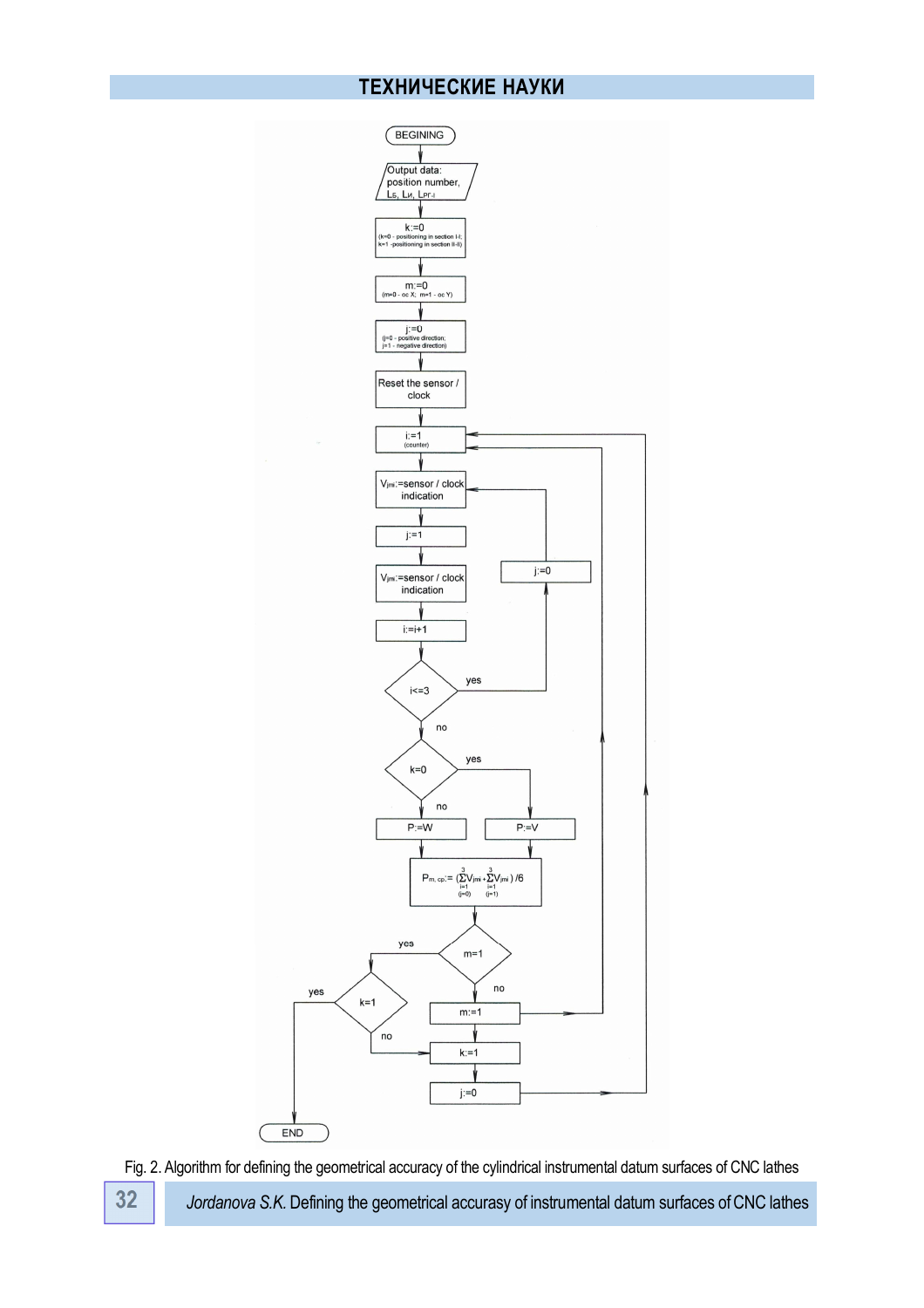In order to decrease the preparatory time it is suggested the construction of the equipment for controlling of the real position of the datum surfaces of cylindrical tool holders in CNC lathe turrets (Fig. 3). The controlling equipment consists of a measuring bar 1 installed in the measuring datum surfaces of the turret 5 with the help of conical bushings 4 and 6. Thus with the help of the bushings and the nuts stretching them 3 and 7 are ensured gapless assembly and copying the position of the cylindrical datum surfaces. Fixture is realised with the help of facially positioned relative to the nuts holes.

The measurements are performed by a stand and micrometric dial calliper (or sensor) 2 fixed to the machine tool. It is recommended that the measuring equipment has high accuracy with minimum accuracy 1µm or 0.1µm. Inspections are performed in two sections (I and II) along the directions of axes X and Y in the positive and negative directions, respectively which coincide with the positive and negative directions of the axes of the machine tool. For each axis and point three measurements are taken in order to minimise measurement errors. The two sections are at a distance *LB* relative to each other (Fig. 4). Section I is at distance *LTUR* from the face of the turret. The measured deviations are averaged and using them the real position of the axis of the datum surfaces in space are defined. It is done by finding the angles  $\alpha_{\overline{X}}$  and  $\alpha_{\overline{Y}}$  between the axis of the datum surface and the spindle rotation axis.



Fig. 3 Equipment for controlling of the real position of the datum surfaces of cylindrical tool holders

With the help of trigonometric relations it is also possible to find the intersection point between the axis of the datum surface and the spindle rotation axis. This would allow calculating the deviation of the dimension defining point of the tool in the position of the turret as a function of its length. It is also possible to define the deviations in two separate sections of the tool corresponding to the length of the machined hole which is important for dimensional tools like reamers.

In order to create technological documentation, reducing the number of measuring cycles and measuring errors electronic spreadsheets in Windows are created in MS Excel. It is necessary to enter (see Fig. 4) the following: the number of the controlled pocket (position), base length  $L_B$  – the distance between the two controlled sections in mm, distance  $L_{\text{TUR}}$  from the face of the turret to section I in mm, the measured deviations along the axes  $\pm X$  and  $\pm Y$  in two sections, and the length of the tool  $L<sub>T</sub>$  that will be installed in this pocket. In order to reduce the measuring errors each measurement is performed three times in each position and the values are recorded.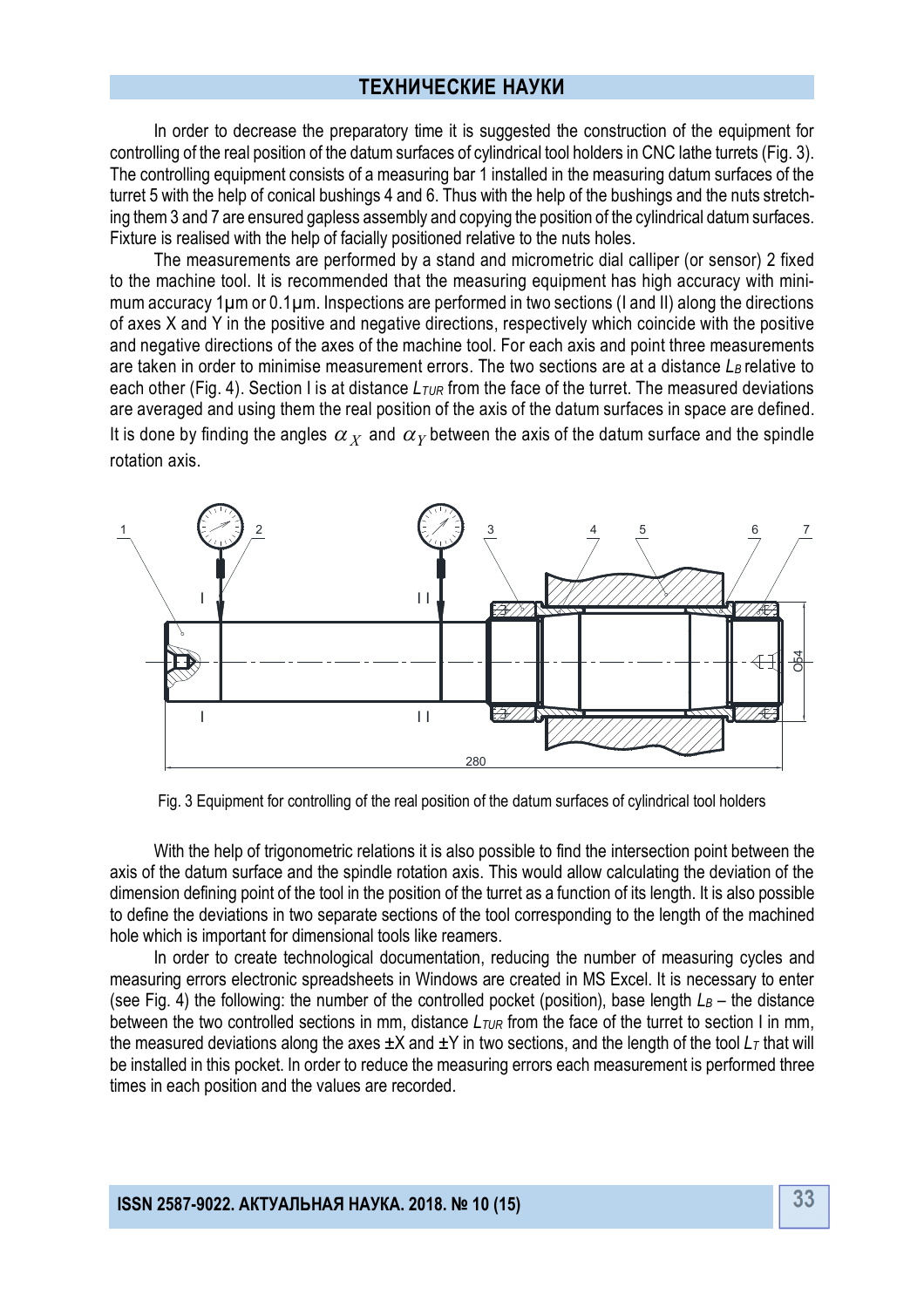

Fig. 4. Scheme of measurement

The vectors *V<sup>X</sup>* ,*middle*  $\rightarrow$ , *W<sup>X</sup>* ,*middle*  $\rightarrow$ , *V<sup>Y</sup>* ,*middle*  $\rightarrow$ and *W<sup>Y</sup>* ,*middle*  $\rightarrow$ are defined after which as mean square value the vector sums are defined in each section:<br> $\vec{v} = \sqrt{2\vec{v}^2 + 2\vec{v}^2}$ 

$$
\vec{V} = \sqrt{\vec{V}_{X,middle}^2 + \vec{V}_{Y,middle}^2}
$$

$$
\vec{W} = \sqrt{\vec{W}_{X,middle}^2 + \vec{W}_{Y,middle}^2}
$$

Then the angles between the axis of the datum surface and spindle rotation axis along the directions X and Y are defined:

$$
\alpha_{X} = a \tan(V_{X, middle} - W_{X, middle})/L
$$
  

$$
\alpha_{Y} = a \tan(V_{Y, middle} - W_{Y, middle})/L
$$

Using these values the deviations *P<sup>X</sup>* and *PY* of the dimension-defining point of the cutting tool along the axes X and Y and the total deviation P are defined in μm.

It is important to note that after performing the initial measurements the only value to be entered is the length of the cutting tool relative to the face of the turret up to the dimension-forming point of the tool.

In cases where the machine tool is capable of being programmed parametrically and a sensor measuring linear displacements of a three-coordinate touch probe is used it is possible to feed the measured data directly to the machine tool where they are stored, analysed, and results are obtained for each pocket of the turret.

The existence of data for the accuracy of each instrumental pocket of the turret enables the correct selection of the pocket before setting up the cutting tool. It enables selecting the correct pockets (positions) for each cutting tool. For example, cutting tools for finishing operations can be placed in pockets with lower positional errors. The reduction in the preparation time leads to the decrease of the technological unit cost.